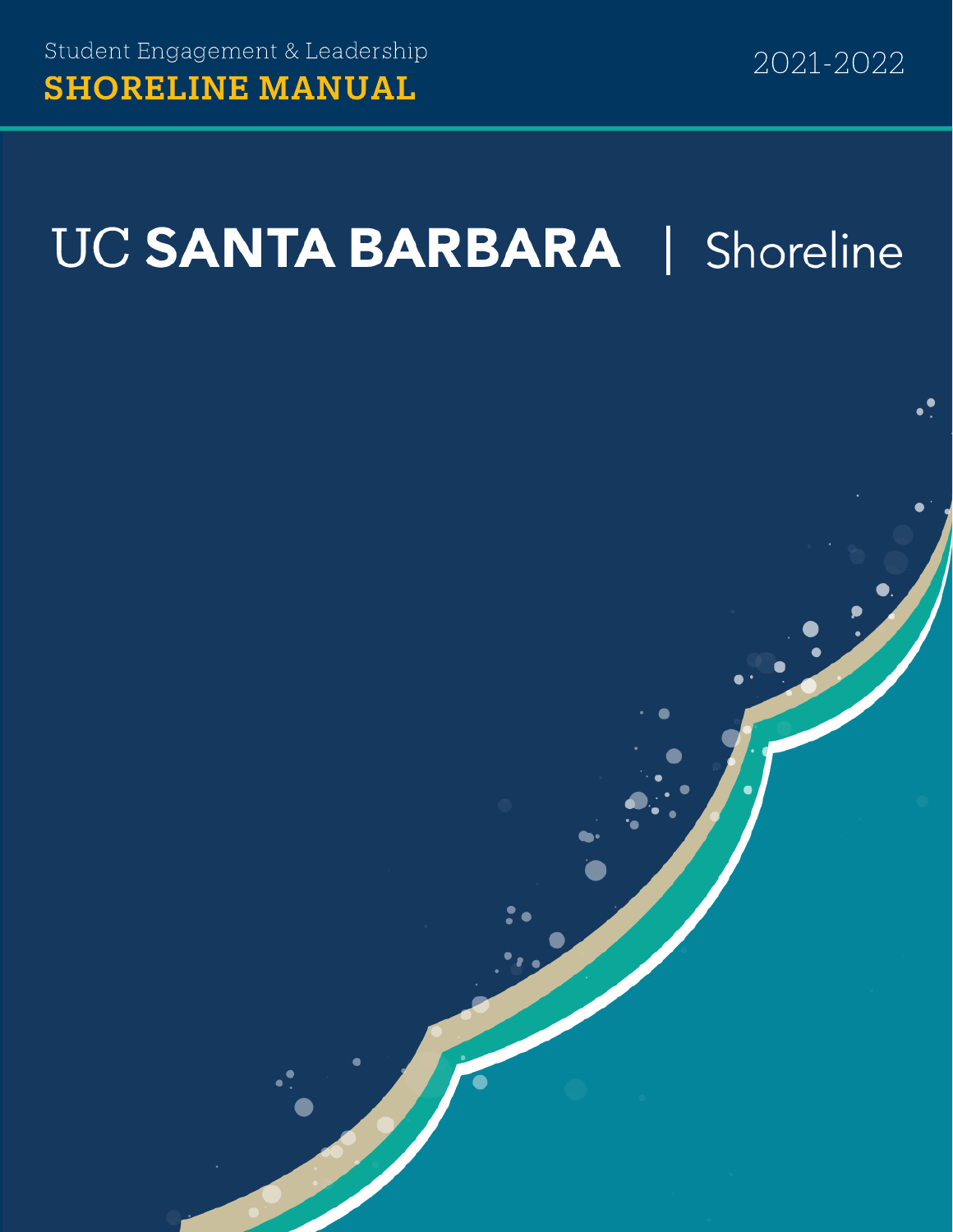

# SHORELINE MANUAL Student Engagement & Leadership

2021-2022

# Table of Contents

| Shoreline 101 -----<br>2                                         |  |
|------------------------------------------------------------------|--|
| Update Your Profile -------------------------<br>$\Im$           |  |
| Notification Settings                                            |  |
| Chat Function ----<br>4<br>. <u>.</u>                            |  |
| How to check your inbox                                          |  |
| How to get involved -------<br>5<br>_____________________        |  |
| How to recruit/find new members -------- 6-7                     |  |
| How to use the email function -------------<br>8                 |  |
| How to remove yourself from a group ----<br>$\Theta$             |  |
| How to find events -----------------------------<br>10           |  |
| How to use a checklist ---------------------<br>$\left  \right $ |  |
| Co-curricular transcript --------------------<br>12              |  |
| Submitted surveys and forms --------------<br>13                 |  |
| How to review submitted surveys ----------<br>14                 |  |
| How to update membership roster --------<br>15                   |  |
| How to use a meeting scheduler -----------<br>16                 |  |
| How to host events online ------------------<br>17               |  |
| How to create a department page ----------<br>18                 |  |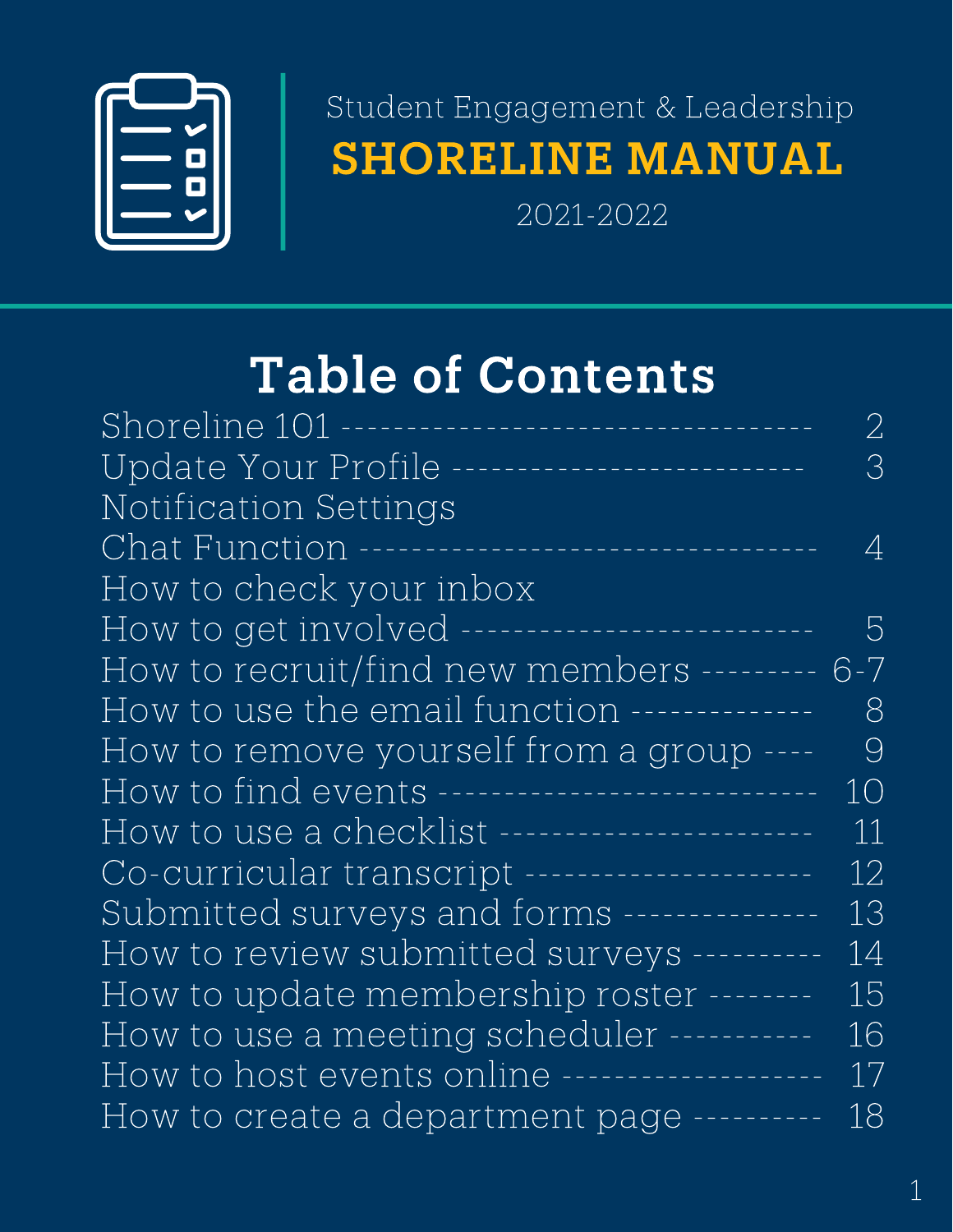# Shoreline 101

# **STEP ONE**

Complete your profile! Start by adding your profile picture and cover photo.

# **STEP TWO**

Start joining Registered Campus Organizations (RCOs) and Departments that interest you!

# **STEP THREE**

Download the "Shoreline UCSB" App on your mobile device.

# **STEP FOUR**

Subscribe to your favorite events calendar feed from your UCSB Google account.

# **STEP FIVE**

Register and attend events you are interested in or curious about. Don't forget to add these event to your calendar.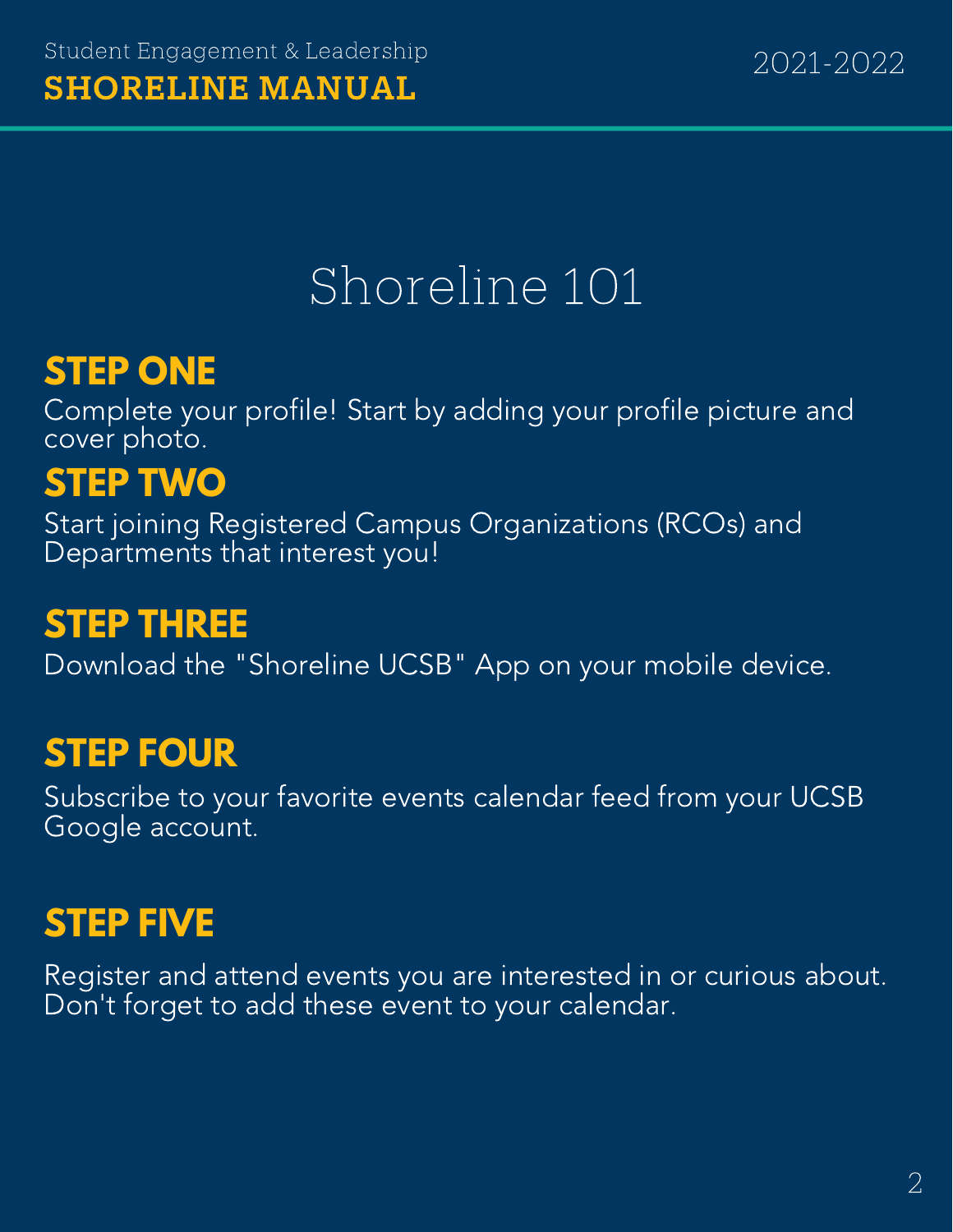# Update Your Profile

#### **STEP ONE**

Click on your profile picture in the top-right corner.

# Q

#### **STEP TWO**

When the menu drops down, click "Edit Profile".

#### **IMPORTANT!**

Make sure to update your social media and bio. This is UCSB's official community engagement tool and it's a way to connect with new/continuing students, faculty, and staff. If you are an RCO leader, new members may be hoping to contact you to join your organization.



# Notification/Communication Settings

#### **STEP ONE**

Click on the notification bell in the top-right corner.



#### **STEP TWO**

When the menu drops down, click "Notification Settings."

**Notification Settings Clear**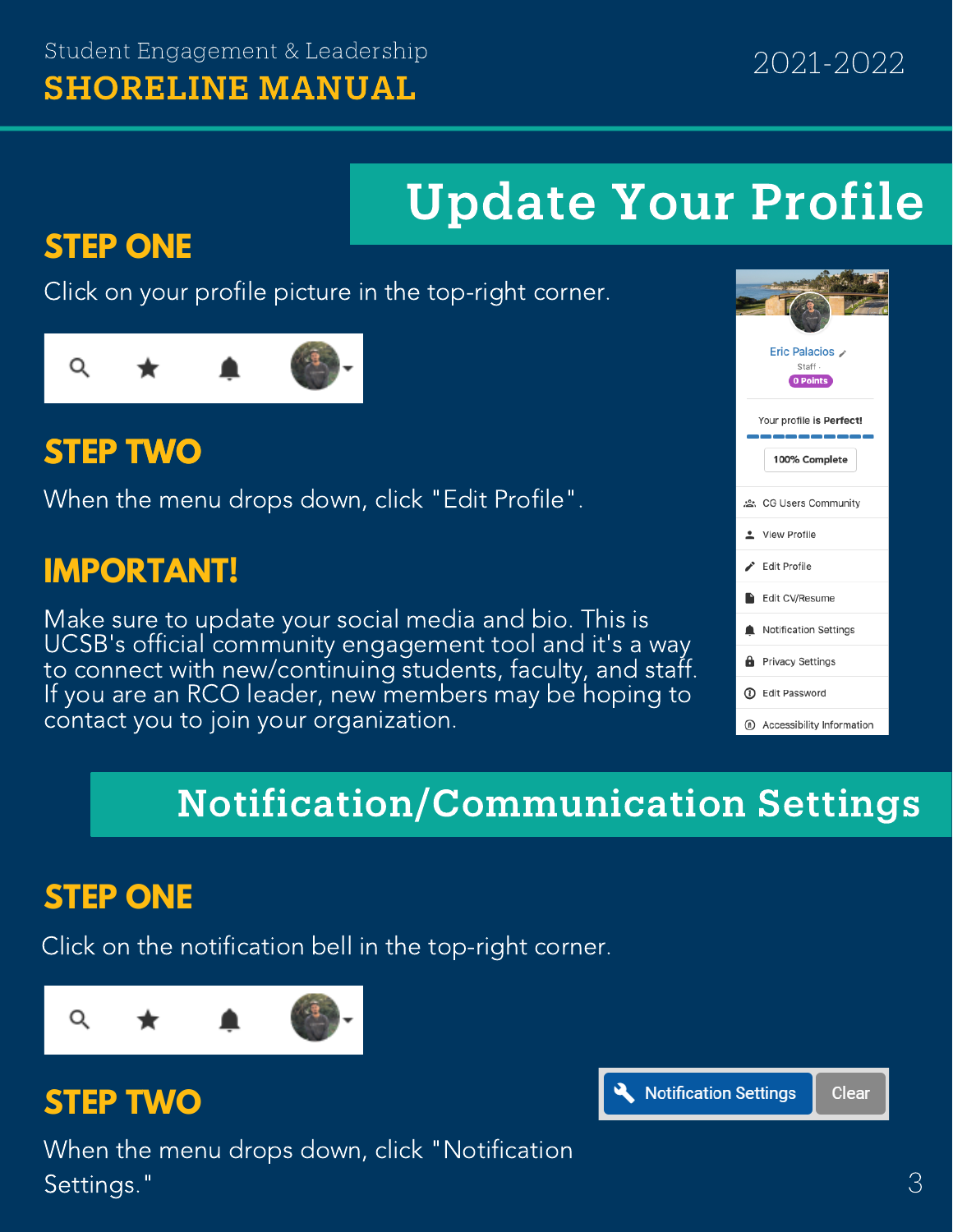# Chat Function

Click on the Chat icon at the top of the page.



### **NOTE**

Make sure to update your social media and bio. This is UCSB's official community engagement tool and it's a way to connect with new/continuing students, faculty, and staff. If you are an RCO leader, new members may be hoping to contact you to join your organization.

# How to check your inbox

To view your Inbox, click on "More" on the leftside column and select "My Inbox" from the drop-down list. Here, you will find emails sent from your Registered Campus Organizations (RCOs), Student Engagement & Leadership (SEAL), and other campus departments.

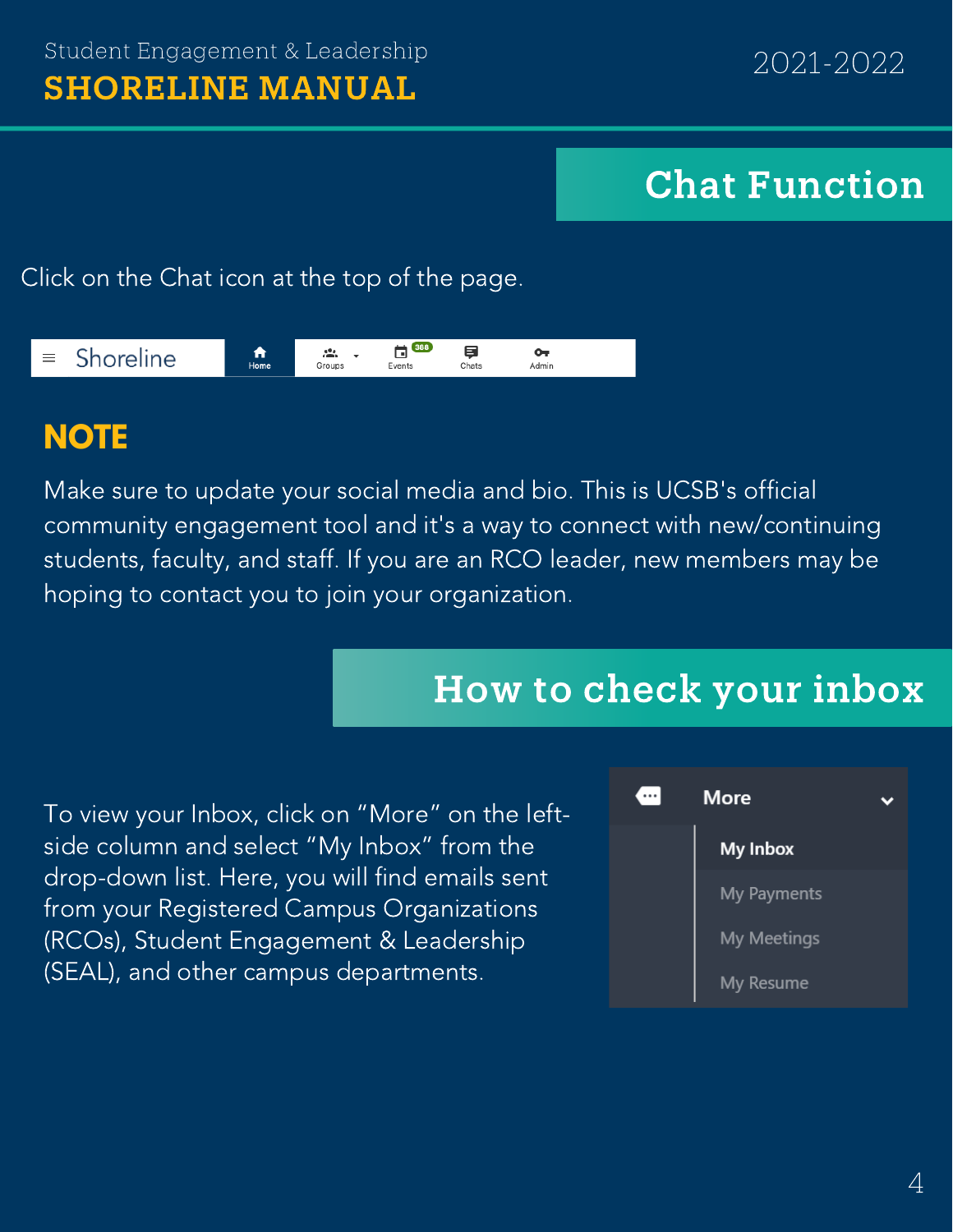# How to get Involved

### **STEP ONE**

Click on the Group icon in the top-left corner.

Shoreline  $\equiv$ 289

#### **STEP TWO**

When the menu drops down, click on "All Groups" for a more optimal view.

Search Groups

+ All Groups

#### **STEP THREE**

Scroll down to see the group categories.

| $\rightarrow$ Groups (580)                    |                                  |                                    |                               |                 |                               | Leaderboard  |
|-----------------------------------------------|----------------------------------|------------------------------------|-------------------------------|-----------------|-------------------------------|--------------|
| Q<br><b>Search Groups</b>                     | <b>Group Category</b>            | $\checkmark$                       | All Groups                    | $\checkmark$    | Name $\triangle$              | $\checkmark$ |
| All <b>580</b><br>Associated Students (AS) 50 | Test Group <sup>1</sup>          | Registered Campus Organization 378 |                               | Department 49   | Faculty/Staff-Only Group (16) |              |
| Graduate Students Association (0)             | Residential & Community Living 0 |                                    | Social Fraternity/Sorority 38 | Special Event 2 | University Committee 3        |              |
| Graduate Student-Only Group 15                | Sport Club (28)                  |                                    |                               |                 |                               |              |

#### **STEP FOUR**

Click on "Registered Campus Organization" and happy searching!

#### **NOTE**

As you join a RCO, check with leadership to see how each organization communicates with their members. Many will likely be using Shoreline!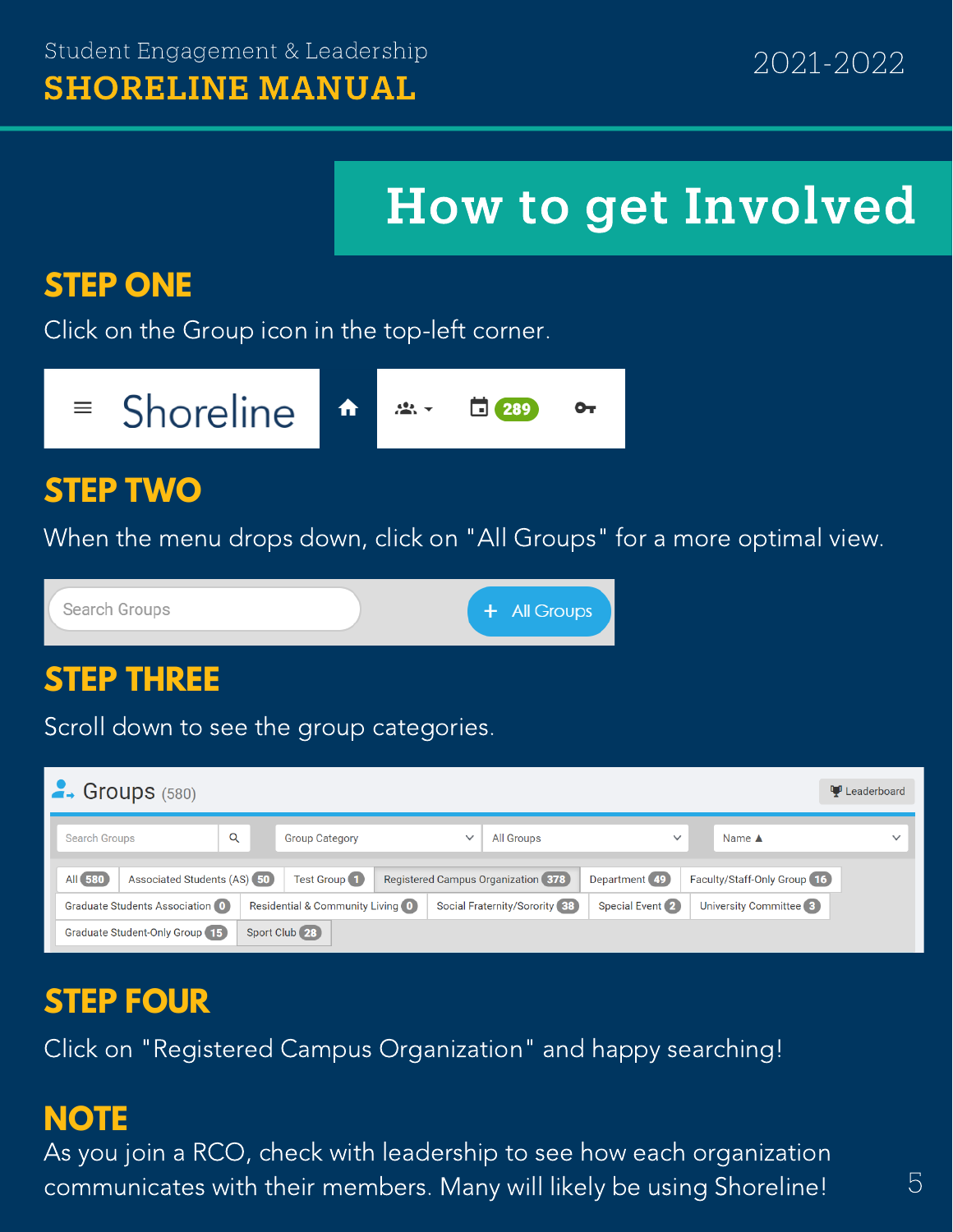# How to Recruit/Find New Members

### **STEP ONE**

Click on the Group icon in the top-left corner.

Shoreline  $\equiv$ 總一 289 ๛ ft

#### **STEP TWO**

When the menu drops down, search for your group and click on it to access your dashboard.

Search Groups + All Groups **Settings STEP THREE** Set your group settings to best fit your needs. Scroll down until you see Settings. Edit **STEP FOUR**

Fill out information about your organization, membership, and how to stay updated on future events in your Mission under the Basic Information tab. We advise filling out your Social Networks information as well.

# **NOTE**

You can reach out to us on Instagram at @ucsbseal and we can help publicize events about your Registered Campus Organization.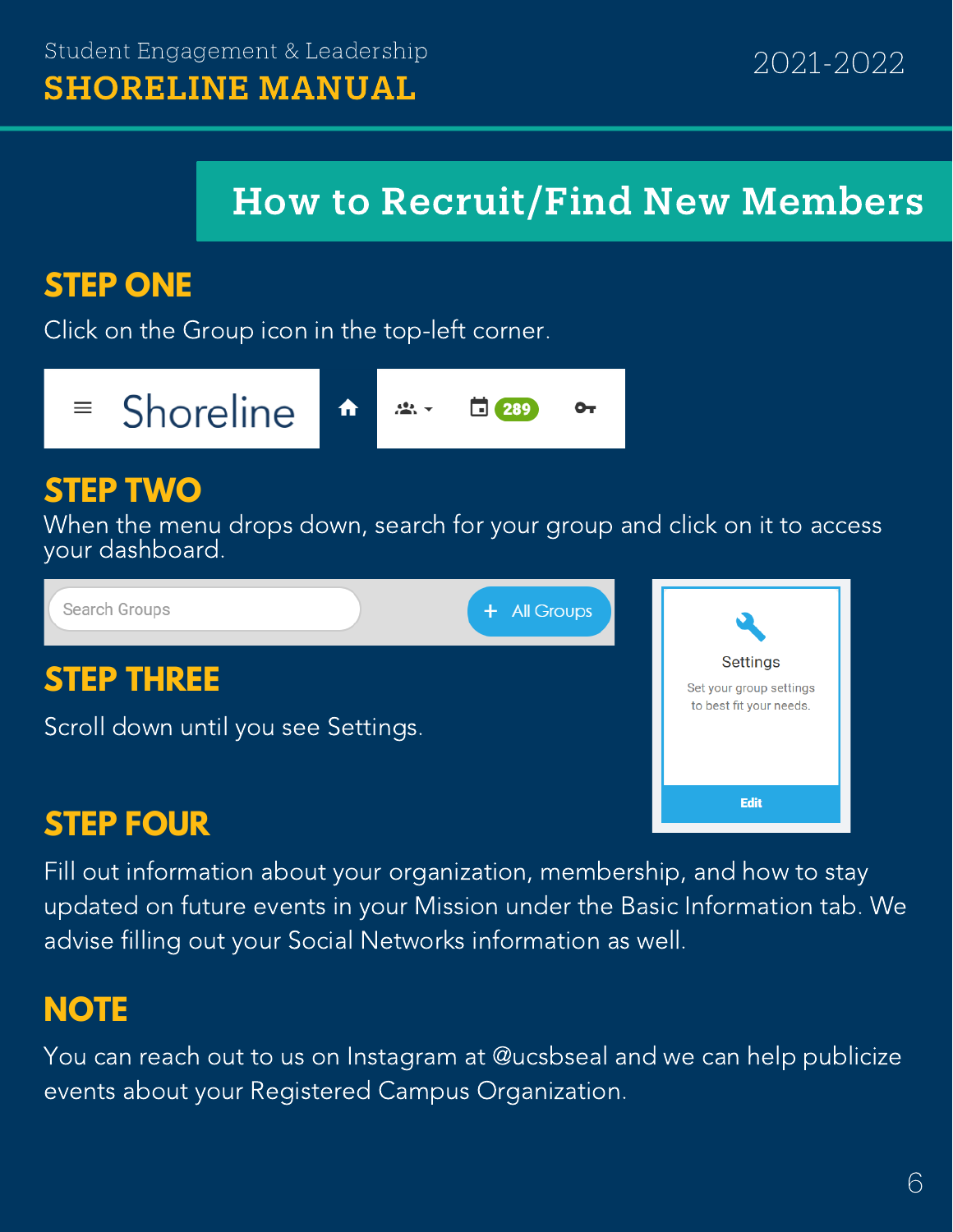# How to Recruit/Find New Members

#### **IN FAIRS**

Student Engagement & Leadership (SEAL) hosts involvement fairs highlighting Registered Campus Organizations (RCO).

Keep an eye out for virtual involvement fair opportunities with SEAL!

Virtual fair presentations will be recorded and can be found by students even if they are unable to attend the organization fair.

#### **TIPS**

Host virtual events with your RCO and promote through Shoreline!

Many departments are already using Shoreline to publicize events. This platform provides a space for students to explore what they are interested and learn about new areas they may not have known they were interested. Publishing all RCO-sponsored events on the platform can increase interest, membership, and is required.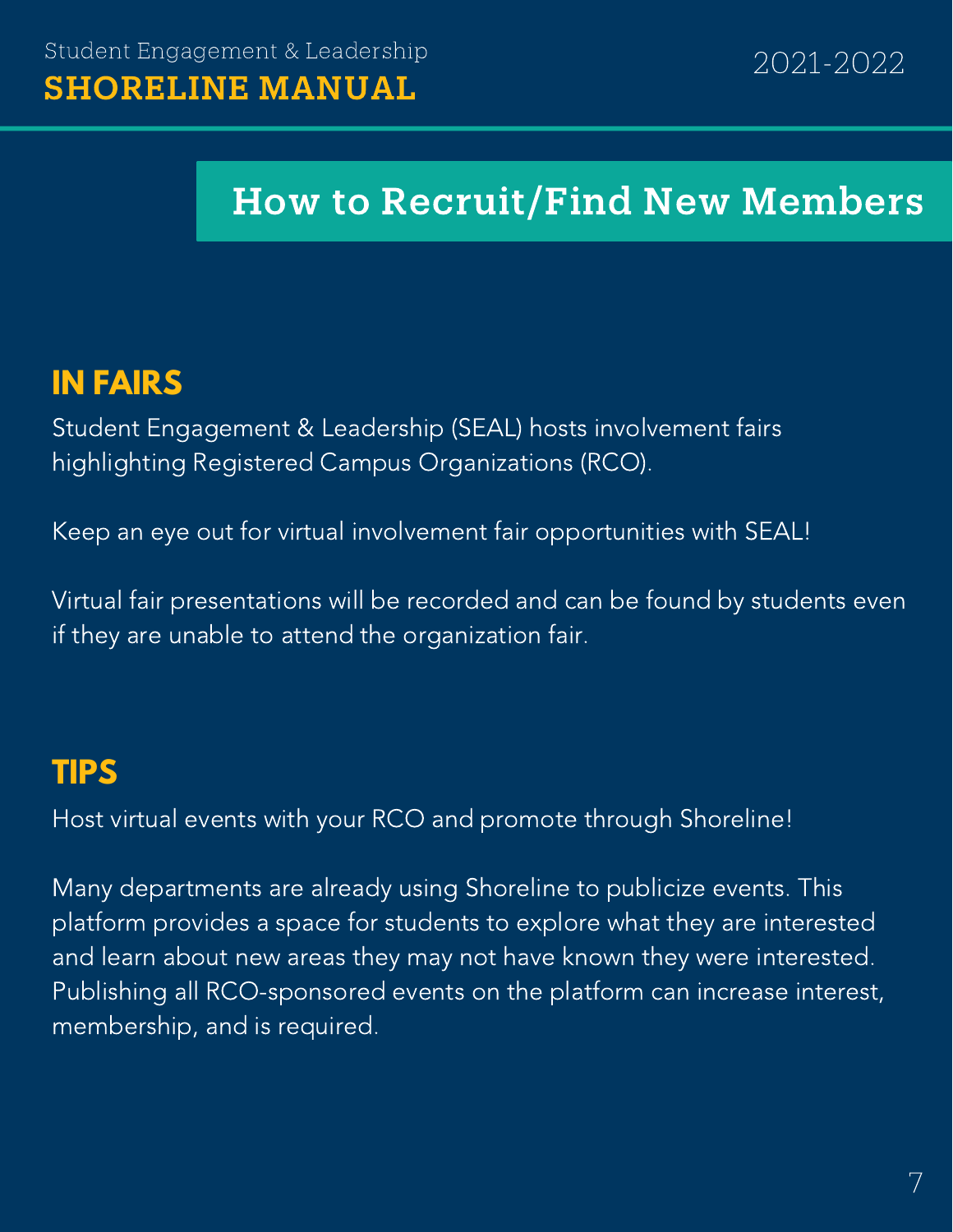**Fmails** Send emails, open/click rates and templates.

0 Sent

**O** Compose Email

## How to Use the Email Function

#### **STEP ONE**

Click on the Group icon in the top-left corner.

Shoreline 亖  $\frac{1}{2}$ 289 A ๛

#### **STEP TWO**

When the menu drops down, search for your group and click on it to access your dashboard.

+ All Groups

Search Groups

#### **STEP THREE**

Scroll down until you see Emails. Click on the box.

### **STEP FOUR**

Click on "Compose Email". You can send an email to all members on your roster, or specialize emails for certain categories of members as you have listed in your membership settings.

 $\blacktriangleright$  Sent Emails (0)

#### **NOTE**

To see this function in further detail including how to target and write detailed emails, review our video tutorials on Shoreline and our website.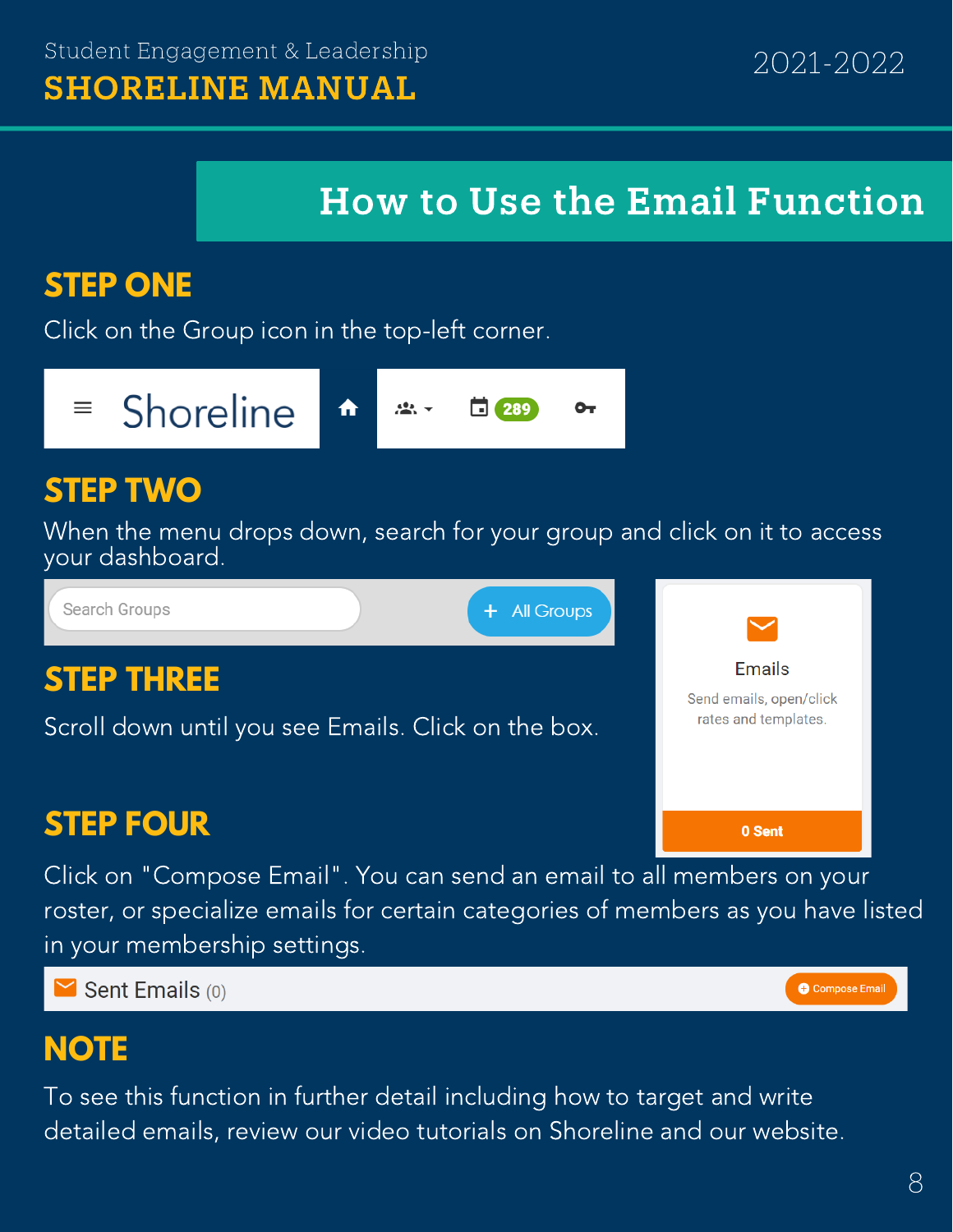### How to Remove Yourself from Group

#### **STEP ONE**

Under "My Activities" review "My Groups"on the left side of the page.



#### **STEP TWO**

Click on "Settings" next to the group you wish to leave.

Join **Group Details Dues/Membership Duration Student Engagement & Leadership** Lifetime membership  $\square$ (SEAL/OSL) .<br>Department ◯ You are a current member (Settings) **C**Mission

#### **STEP THREE**

Change your settings or click "Leave Group" and confirm.

|                              | Membership status:                                                                                                        |
|------------------------------|---------------------------------------------------------------------------------------------------------------------------|
| Member                       |                                                                                                                           |
|                              | Just a Contact                                                                                                            |
| $\overline{\Xi}$ Leave group |                                                                                                                           |
|                              | Your membership started on: Fri, Apr 17 (Added as contact when managing a group)<br>Your membership expires on: Life-time |
|                              | Privacy settings                                                                                                          |
|                              | Hide me from members and non-members of this group                                                                        |
|                              | Hide me from non-members of this group                                                                                    |
|                              | Hide my attendance to events from members and non-members of this group                                                   |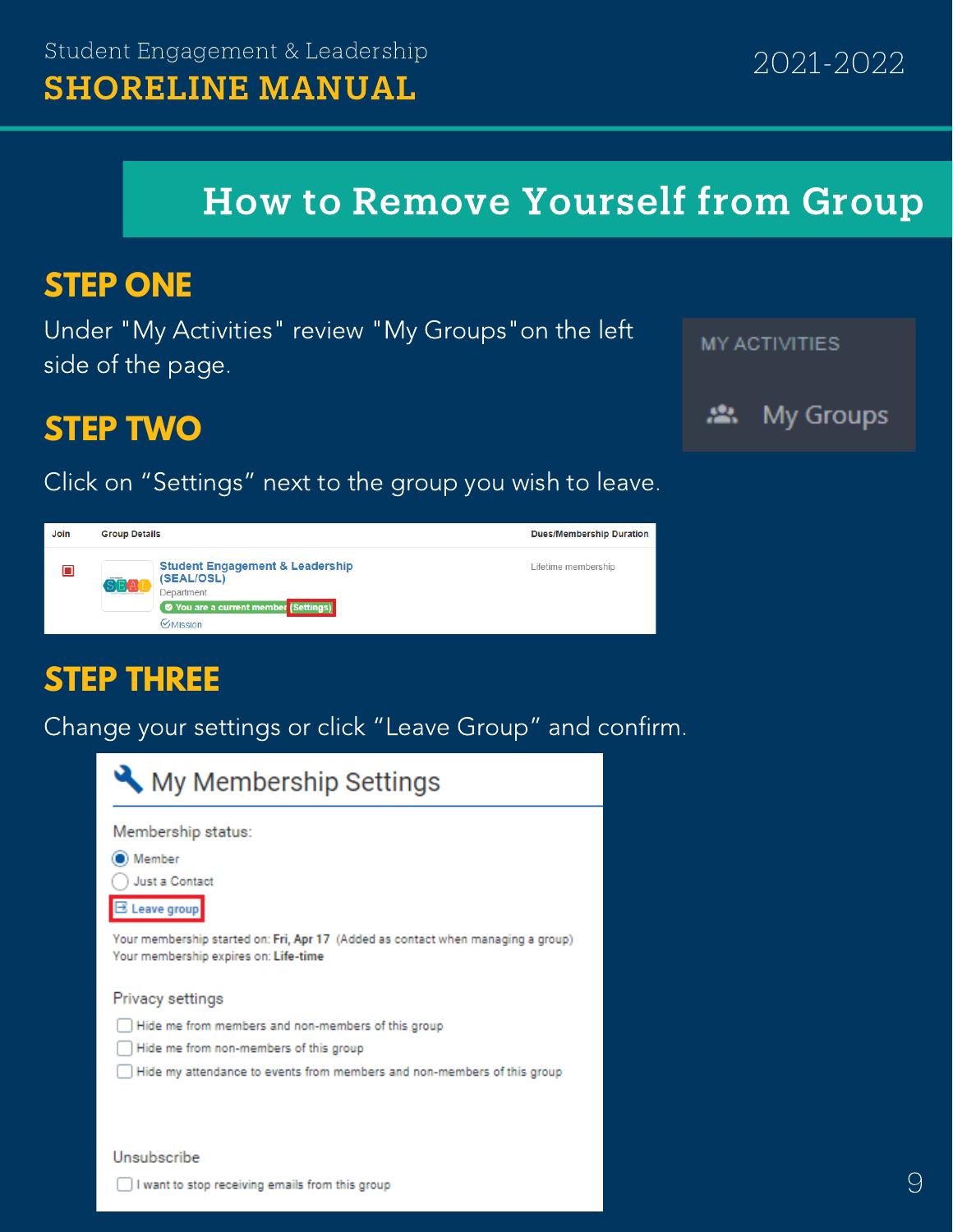# How to Find Events

#### **STEP ONE**

Click on the "Calendar" icon in the top-left corner.



#### **STEP TWO**

Use the search bar on the Events page to look for a specific event!



It's also helpful to use the filter tools to find events that fit your interests.



Subscribe to receive notifications for upcoming events!

To find a list of events you're registered for, click on "My Events" on the lefthand column.



士

(0) Subscribe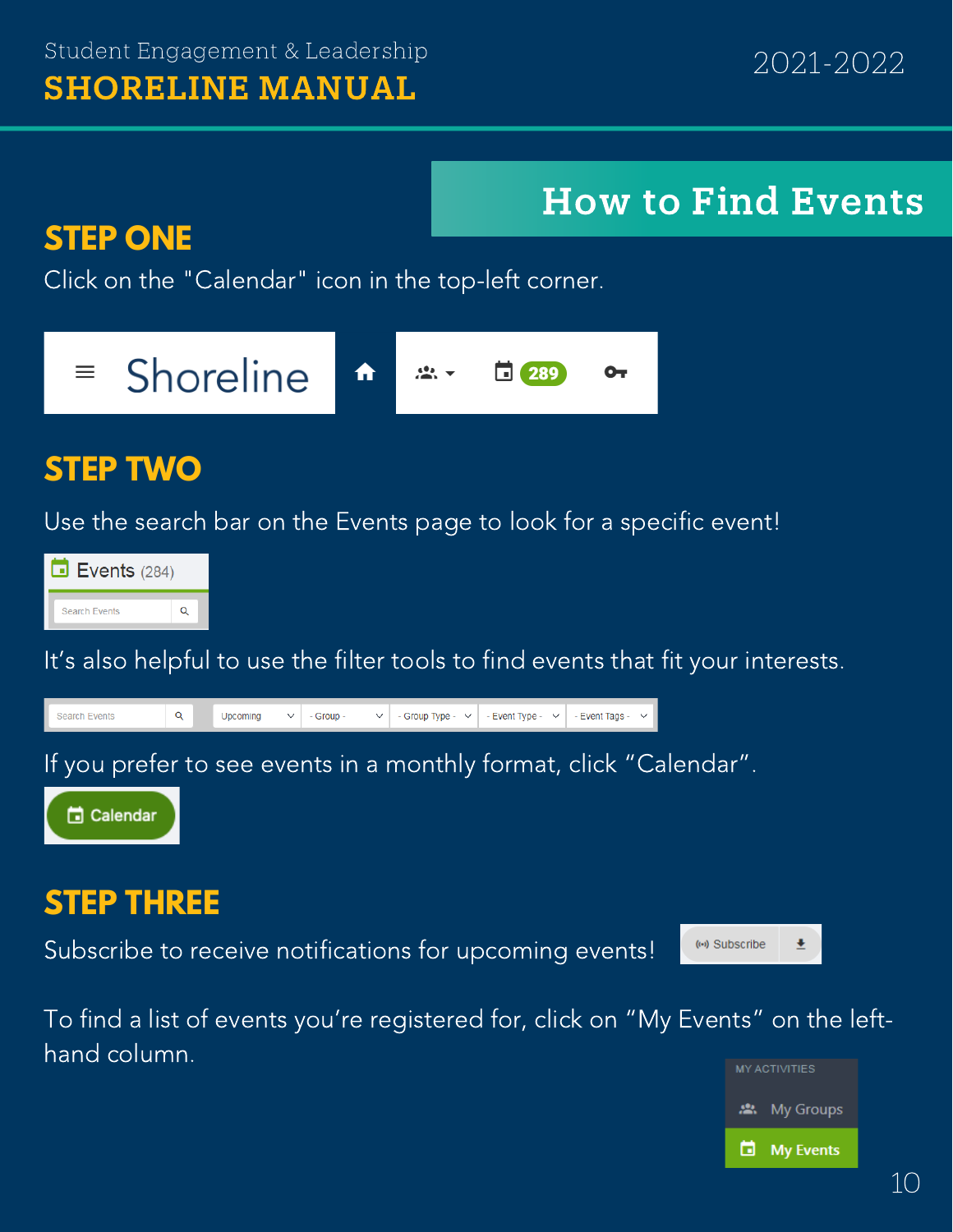# **STEP ONE**

How to Use Checklist

Click on the Groups icon in the top-left corner.

#### Shoreline  $\equiv$ 恐。 289  $\mathbf{O}_{\mathbf{T}}$ ⋔

## **STEP TWO**

On the drop-down menu, click on "All Groups" for a more optimal view OR search for the group you would like to add a checklist for.

Search Groups **All Groups** ı⊠ Tracks & **Checklists STEP THREE** Create a list of requirements and track completions. Scroll down until you see Tracks & Checklists. Click on the box. **0 Tracks & Checklists** 

### **STEP FOUR**

Click "Create Checklist" on the top-right.

 $\mathbb{E}$  Tracks & Checklists (1)

**O** Create Track

**O** Create Checklist

#### **TIPS**

Use Tracks and Checklists to delegate tasks to officers and complete assignments in a timely manner. To see this function in further detail including how to delegate checklists, review our video tutorials on Shoreline and our website.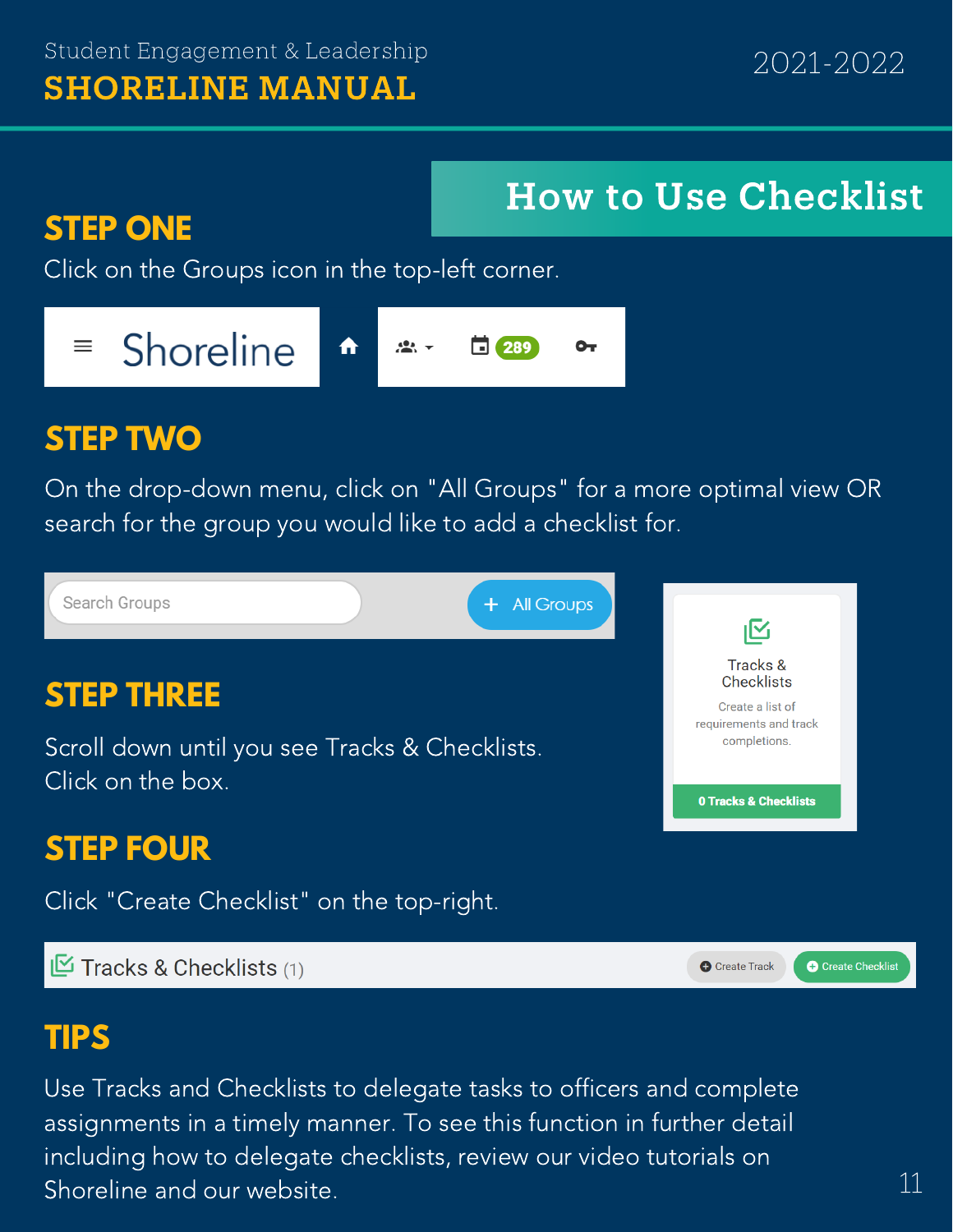# Co-Curricular Transcript

#### **EXPLORE THE POSSIBILITIES**

Keep track of your involvement and experiences outside of the classroom through your Co-Curricular Transcript (CCT) on Shoreline! Use your CCT for reference when building your resume, asking for letters of recommendation, and applying for graduate programs!

#### **STEP ONE**

To view your Co-Curricular Transcript (CCT), click on "My Involvement" on the left-hand column and select "My CCT" from the drop-down list.



#### **STEP TWO**

Review your CCT and make any changes you'd like to see reflected on the document. You can edit your brief intro by clicking "Edit Profile" under your account settings.

#### **STEP THREE**

Download an unofficial copy (PDF) of your CCT or print it by clicking "Print Transcript".



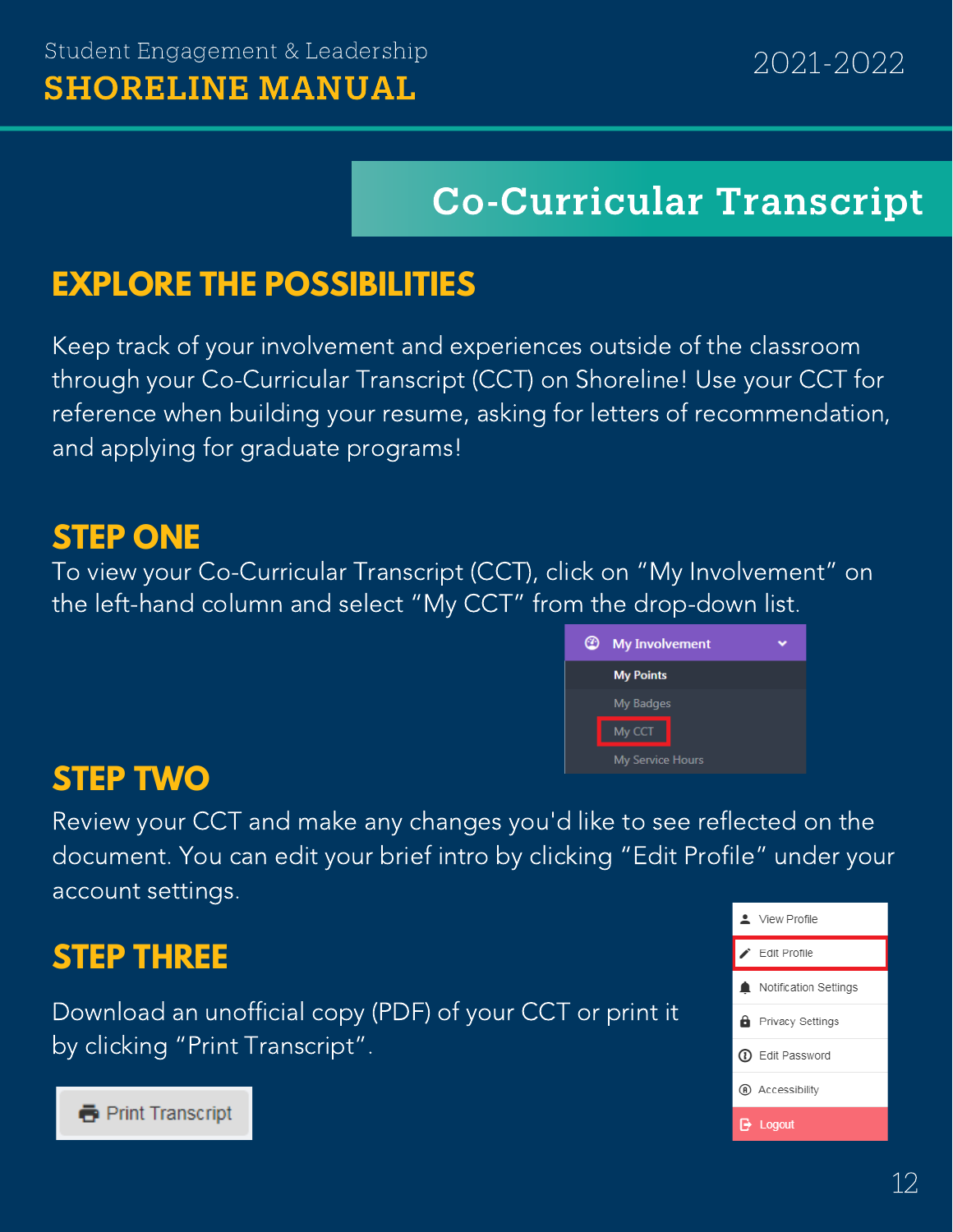# Submitted Surveys & Forms

## **STEP ONE**

Click on the Groups icon in the top-left corner.



#### **STEP TWO**

When the menu drops down, search for your group and click on it to access your dashboard.

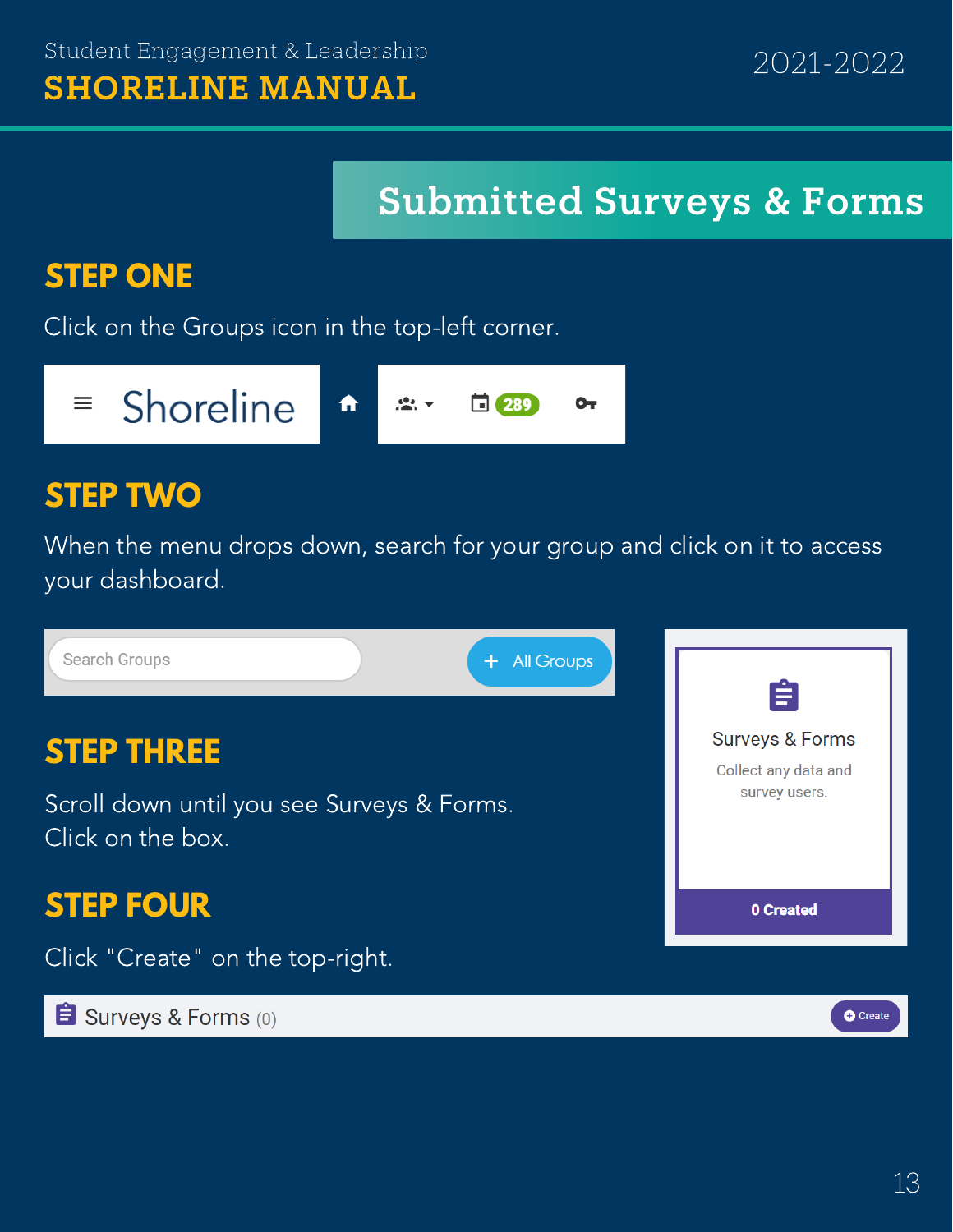## How to Review Surveys & Forms

### **STEP ONE**

Click on the Groups icon in the top-left corner.

# $\equiv$  Shoreline

⋔  $\frac{1}{2}$ ⊡ 289 ⊶

When the menu drops down, search for your group and click on it to access your dashboard.



#### **STEP TWO**

Click on "Surveys & Forms" square.

#### **STEP THREE**

Select the survey or form you'd like to review by clicking on the title.

#### **STEP FOUR**

Utilize the toolbar near the top, left of the page. Generate Report = Download Excel sheet of responses Email Users = Email all respondents Stats = Track statistics, answers ratios, date/time of response.



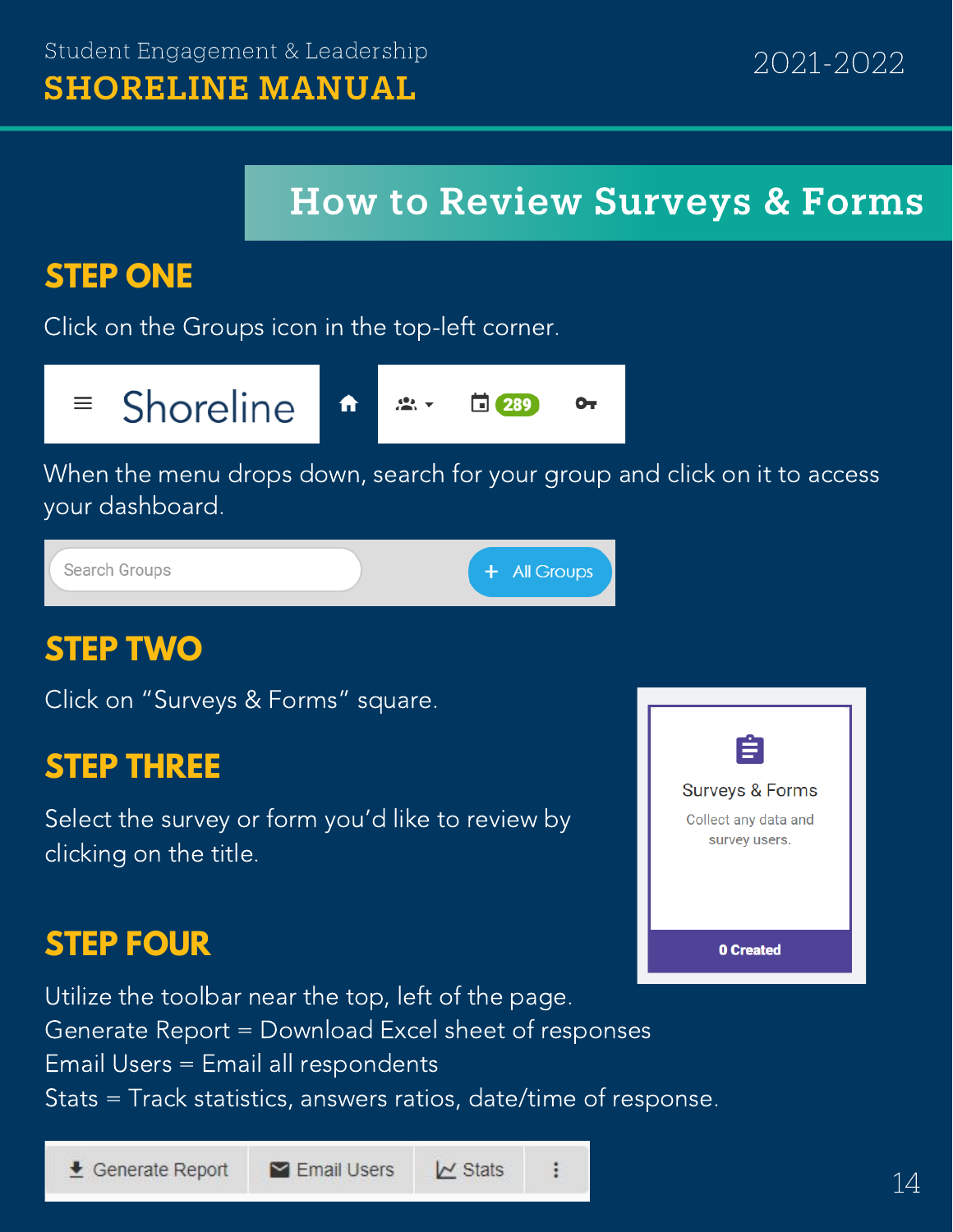# How to Update Your Membership Roster

#### **STEP ONE**

Click on the Groups icon in the top-left corner.



#### **STEP TWO**

When the menu drops down, search for your group and click on it to access your dashboard.



#### **STEP FOUR**

Add all organization members to your page. Next to each member name, you can customize their tags, officer status, and more. Their involvement will be reflected in their Co-Curricular Transcript (CCT).

| O Member Current                            | <b>Edit Member Tags</b>     | 0(0)<br>Emails | 0<br>Events | <b>C</b> Settings                                      | ፡                        |
|---------------------------------------------|-----------------------------|----------------|-------------|--------------------------------------------------------|--------------------------|
| Membership End Date:<br>Life-Time           | <b>Edit Sub-Groups Tags</b> | (Opened)       |             | Joined on: Mon, Oct 21, 2019<br>Updated on: Wed, Mar 4 |                          |
| Contact                                     |                             | Registrations  | Membership  |                                                        | $\triangleright$ Officer |
| Added as member by a<br>⇒⊩<br>group officer |                             |                |             |                                                        |                          |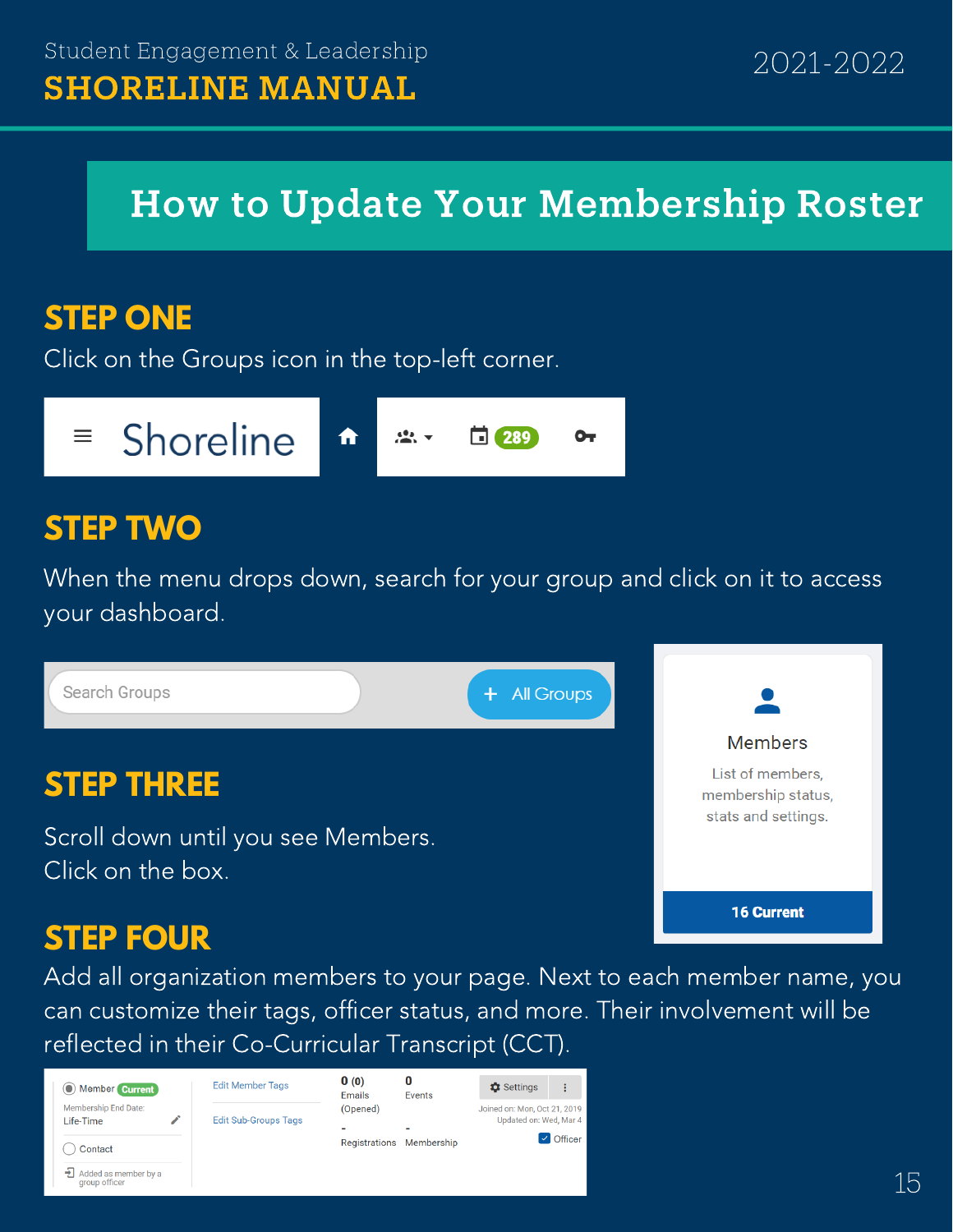### How to Use the Meeting Scheduler

| <b>STEP ONE</b>                                                       |                            | <b>More</b>             | v |
|-----------------------------------------------------------------------|----------------------------|-------------------------|---|
| Under "More" on the left-side of the page,<br>click on "My Meetings". |                            | My Inbox                |   |
|                                                                       |                            | My Payments             |   |
| Click on "Manage My Schedulers".                                      |                            | <b>My Meetings</b>      |   |
|                                                                       |                            | My Resume               |   |
| <b>X</b> Manage My Schedulers                                         |                            |                         |   |
| <b>STEP TWO</b>                                                       | C Google Calendar Settings | <b>Create Scheduler</b> |   |

Connect your UCSB Google Calendar, then click "Create Scheduler".

#### **STEP THREE**

Make sure to add your availability after creating your scheduler! Include your meeting scheduler in your email signature or share it with folks hoping to set up a meeting with you!

#### **STEP FOUR**

| <b>Availability</b>                      |  |
|------------------------------------------|--|
| • Thursday: 02:00 PM - 03:00 PM $\times$ |  |
| $+$ Add Availability                     |  |

The scheduler will only reflect time you have listed as "free" on your Google calendar. If you block off time for RCO business, make sure to leave it as "free" for the tool to work. This tool also will automatically add scheduled meetings to your calendar, send reminders on your behalf, and send an email reminder with a notes section that you can use during meetings.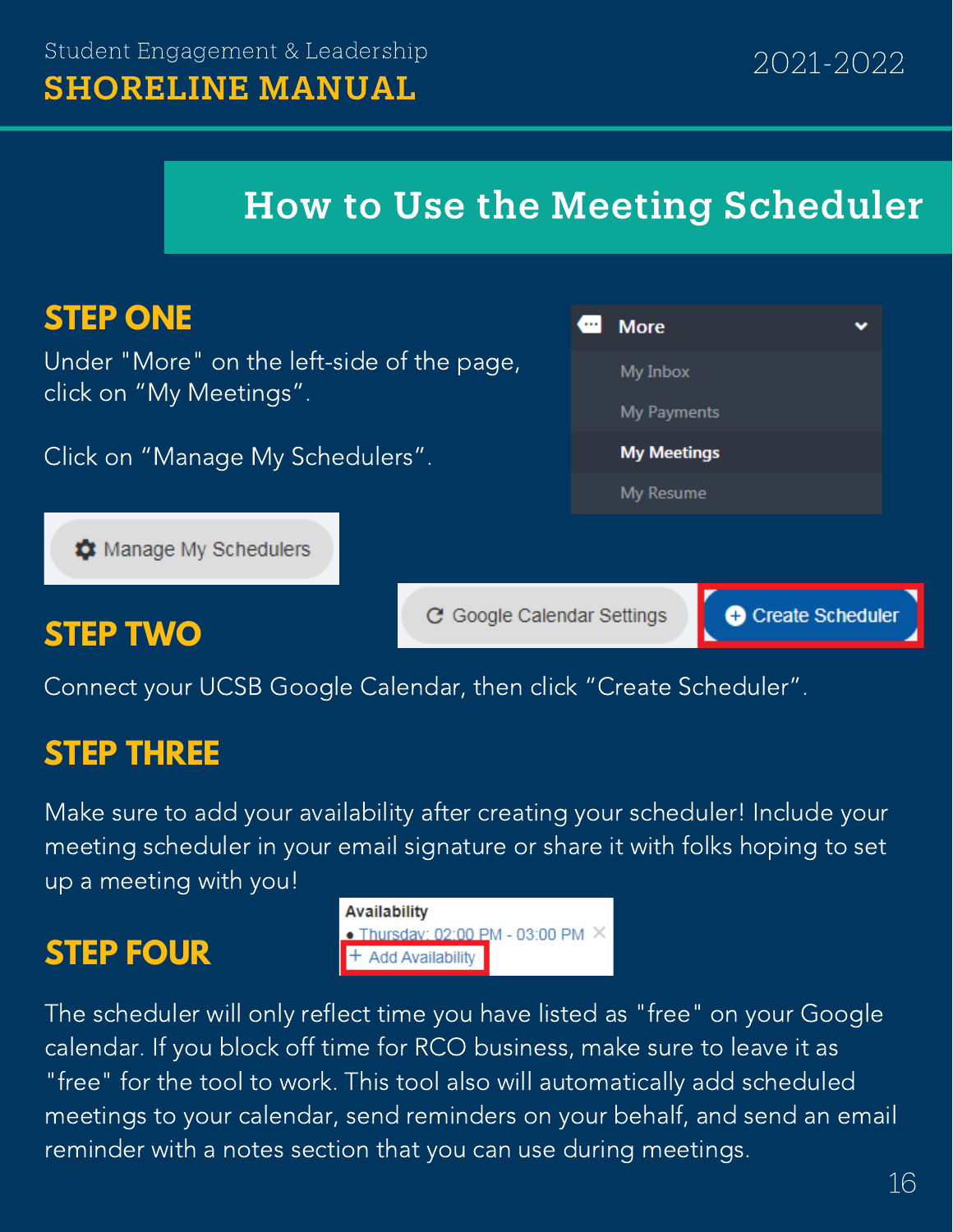## How to Host Events Online



Under the "Where" section, add your Zoom link and select Zoom as the Meeting App.

#### **STEP FIVE**

Add other event details and make sure you click "Create Event" at the bottom!

| <sup>3</sup> Where  |                                                            |                                  |
|---------------------|------------------------------------------------------------|----------------------------------|
| Type                | On-Campus<br>Off-Campus<br>Video Conferencing<br>$\bullet$ |                                  |
| <b>Meeting Link</b> | PASTE YOUR ZOOM LINK HERE                                  | S Create Video Conferencing Link |
| <b>Meeting App</b>  | Zoom                                                       | $\checkmark$                     |